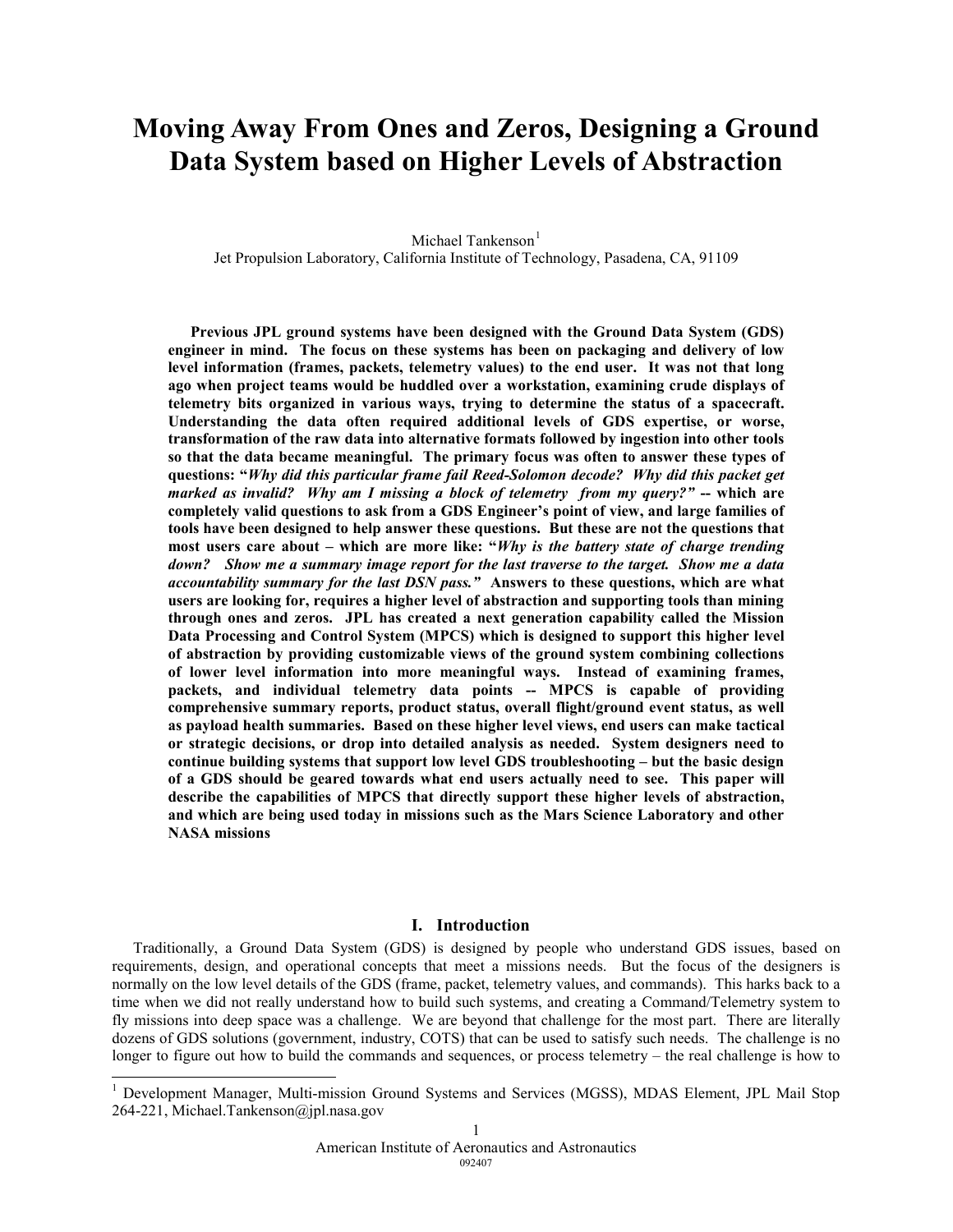design a GDS that presents information to users in a form that is immediately usable and meaningful. Moving away from ones and zeros means changing the focus of GDS designers, coming up with ways to create the products, reports, displays, and summary views that will provide information at the right semantic levels.

### **II. AMMOS Legacy System Behavior**

JPL's multi-mission ground data system, the Advanced Multi-mission Operations System (AMMOS), has been successfully used for almost 20 years now, and has supported many dozens of missions. It was designed in the mid 1980s, its first mission was Magellan in 1989, and since that time has grown and expanded with additional capabilities and features. During this time, many valuable additions have been added to the AMMOS (Navigation, advanced Sequencing, CFDP, etc). AMMOS was a ground-breaking attempt to create a multi-mission system for command/telemetry support of deep space missions. Primarily created by GDS engineers (people with strong GDS backgrounds), there was little thought included for the non-GDS teams of people that would use AMMOS. Human Factors was basically non-existent at that time.

One of the results of that early AMMOS system, and a trend that continues to this day  $-$  is GDS behavior that is focused on low level command and telemetry processing details, together with valiant attempts to add additional, more "user friendly" features on top of them. Typically this results in a string of telemetry processing software, chained together with transformations of the data into a final form that is usable for the end user. The final end user tool might be something more "user friendly" such as EXCEL, Matlab or similar. It is not uncommon to require GDS experts in the loop, actively helping users to get at the data of interest.

### **III. The MER GDS, A First Attempt at Moving Away from Ones and Zeros**

The Mars Exploration Rover (MER) project at JPL was one of the first missions to attempt to move beyond the traditional approach for telemetry analysis, and towards a higher level of abstraction. This was driven by the nature of the changes between Launch/Cruise/EDL and the Surface phases. During Launch and Cruise, MER was a traditional mission – lots of data in the form of packetized engineering, a few events (EVRs), and very few products. Operational support for this traditional type of mission was via realtime monitoring – AMMOS legacy processing and displaying telemetry items grouped by subsystem.

Grouped together, MER users would analyze information from displays, and depend on their collective experience to put the puzzle together. In the Telecom Subsystem example in the figure below, one can see raw telemetry changing, data represented in both Data Number (DN) and Engineering Units (EU) over a stick figure flow diagram. Other MER teams would be performing similar activities, sometimes using special tools to transform the data into a more usable form.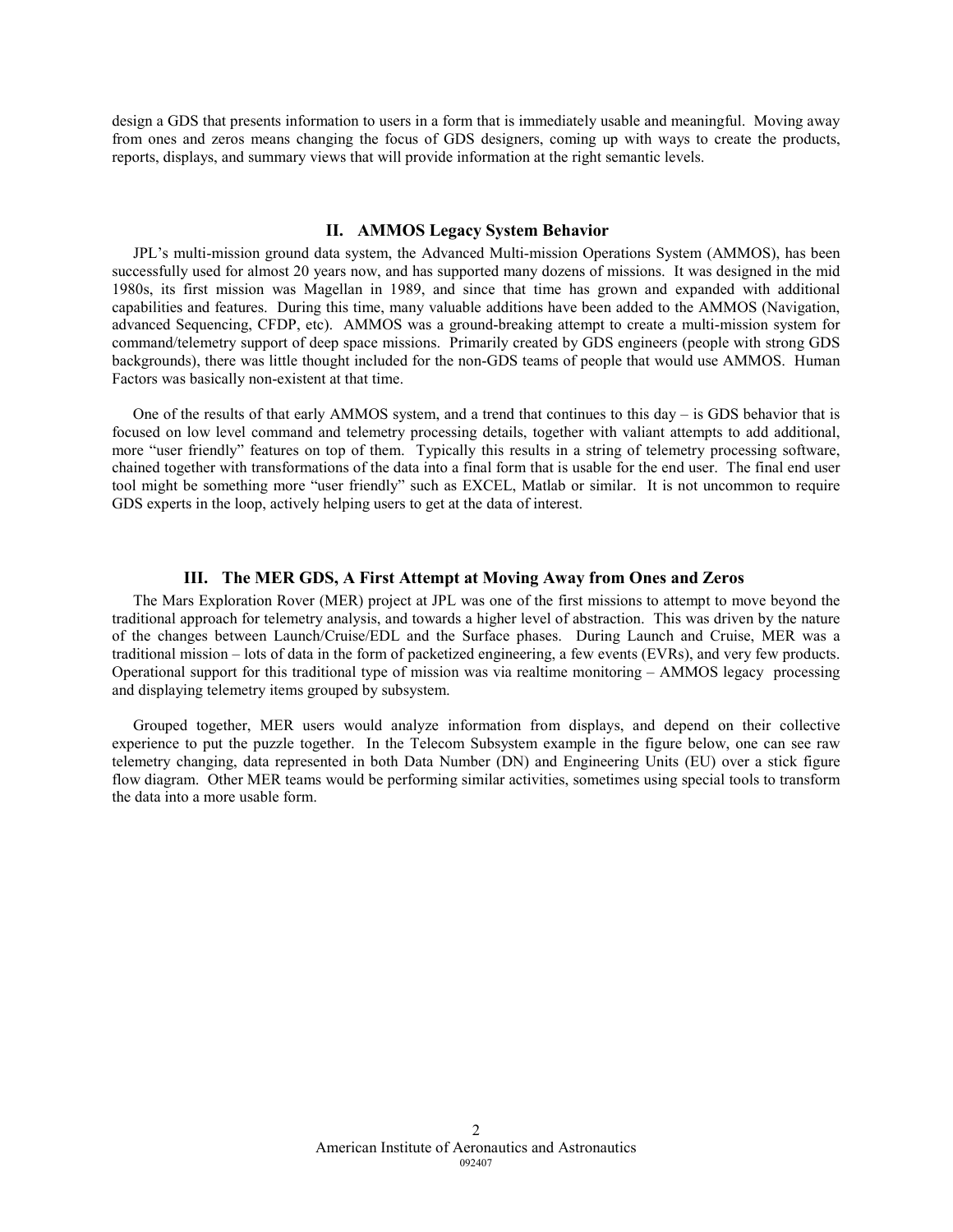

**Figure 1. MER Legacy TLM Views**

On the surface of Mars, things changed. MER tactical planning (which determines the activities to be performed the following day) required an army of engineers to produce the right products (TLM views, image products, uplink plans) in order to get ready for the Mars activity or SOL. By the time the MER extended mission phase started, it did not take long to realize that significant changes were required to produce the correct products, at the right level of abstraction, and to automate the turnaround of these products needed for tactical planning. The result was automated production of high level summary reports, which could be used in lieu of raw telemetry, and daily 'activity' reports, which combine key telemetry and thumbnail images into meaningful information. Using this approach, MER was able to quickly streamline operations and reduce the staffing considerably. The figure below shows the MER staffing changes between the Primary and Extended mission phases – much of which was possible due to the GDS changes.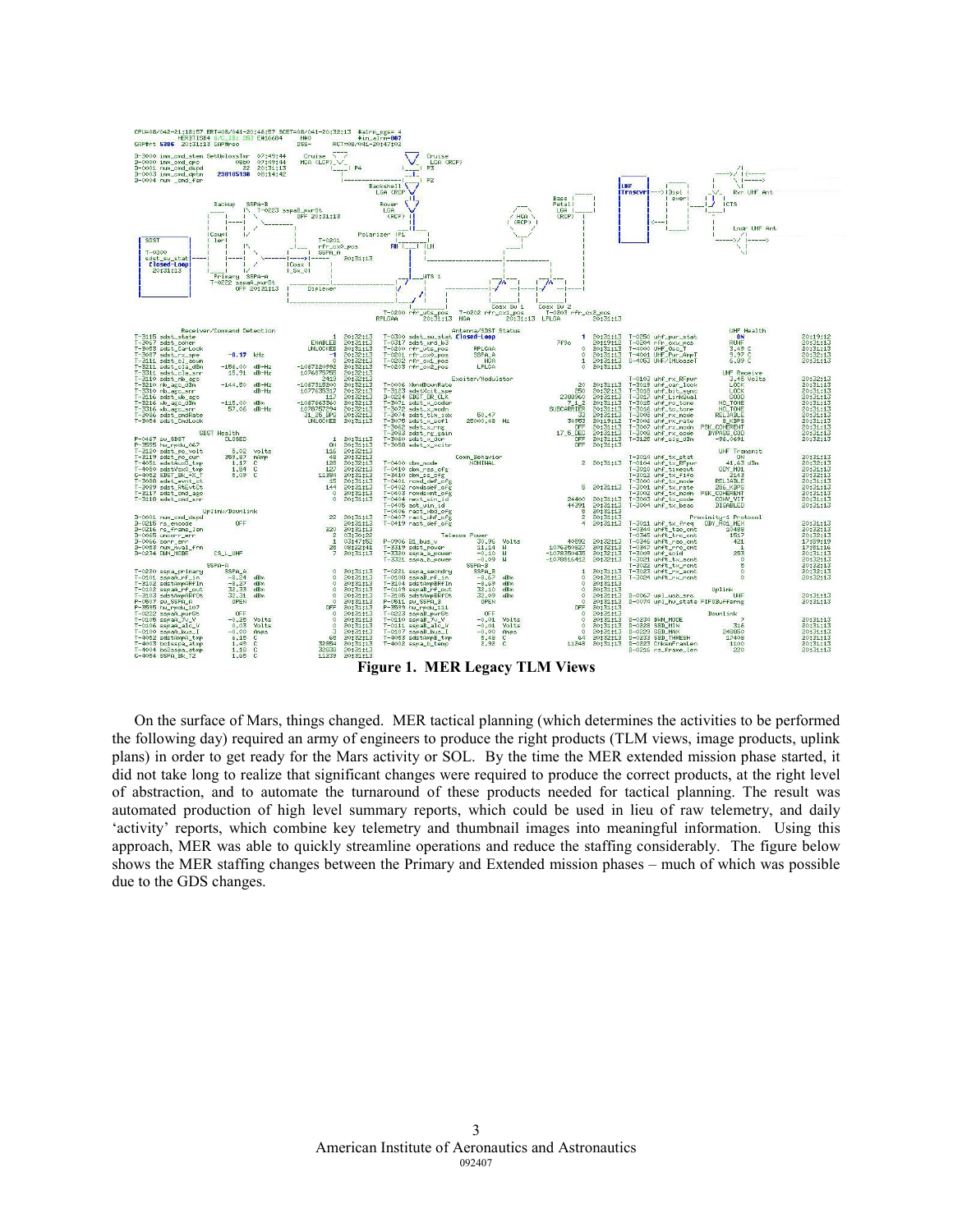|                          | <b>Primary</b>           | Extended   | <b>Savings</b>     |  |
|--------------------------|--------------------------|------------|--------------------|--|
| <b>Overall Staffing</b>  |                          |            |                    |  |
| <b>Health Assessment</b> | <b>24 FTE</b>            | 1 FTF.     | 96%                |  |
| Data Management          | $12$ FTF                 | $V_2$ FTF. |                    |  |
| <b>Planning Cycle</b>    | 14-16 Hours   8-10 Hours |            |                    |  |
| <b>Work Week</b>         | 24%x7                    |            | 8x5 sustainability |  |
|                          |                          |            |                    |  |
|                          |                          |            |                    |  |
|                          |                          |            |                    |  |
|                          |                          |            |                    |  |

**Figure 2. MER Automation At Work**

Another key data point from the MER example is how the nature of the data itself changed. Rather than streams of realtime engineering and EVR data, the Surface phase of the mission turned out to depend much more heavily on products and events. Realtime monitor of the telemetry displays essentially stopped altogether, since all MER data was delivered via a relay spacecraft, and so mission operations scenarios for downlink became a task of automating the processing, in non-realtime batch mode.



**Figure 3. MER Data During Cruise Phase**

During the Cruise Phase, mission operations was focused on realtime monitor of channelized engineering and events, with the majority of the data being channelized engineering. You can see the overwhelming percentage of engineering and event data in the Cruise Phase charts above.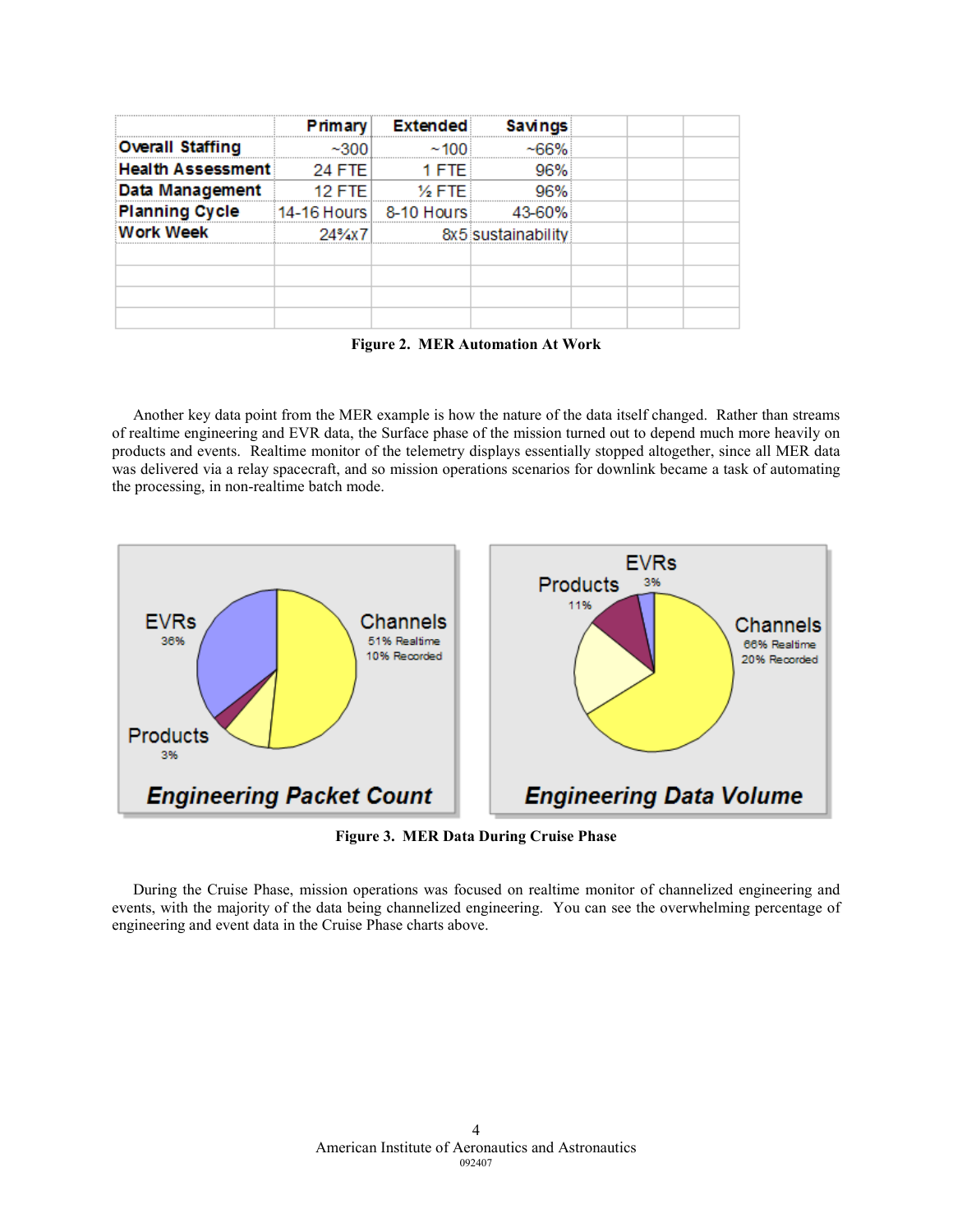

**Figure 4. MER Data During Surface Phase**

In the Surface Phase charts, the mission operations focus changed to a non-realtime mode, with most of the data consisting of products and events. MER's great success during the Surface Phase was due to many things, including an exceptional operations team. In addition, significant enhancements were made to the GDS to be able to produce high level summary reports – containing information at just the right level of detail to allow critical decisions to be made. The Rover Motion History Report example below, summarized a bunch of raw telemetry and provided a motion history product for the MER Mobility Team. The following example, a MER Downlink Summary Report, consisted of several collections of telemetry and thumbnail images, producing a high level product that was used to convey information to the MER Mission Director at the beginning of each SOL. Note that in both of these MER examples, the reports were custom-made.

#### **Motion History Report**

Request type: NOTIFY\_POS (run until all mechanisms reach commanded positions) **Request status: FAILED** Request duration: 1.564 secs (limit = 18.156 secs) Motor controllers enabled: SCLK = 153885671.708



**Figure 5. MER Example Motion History Report**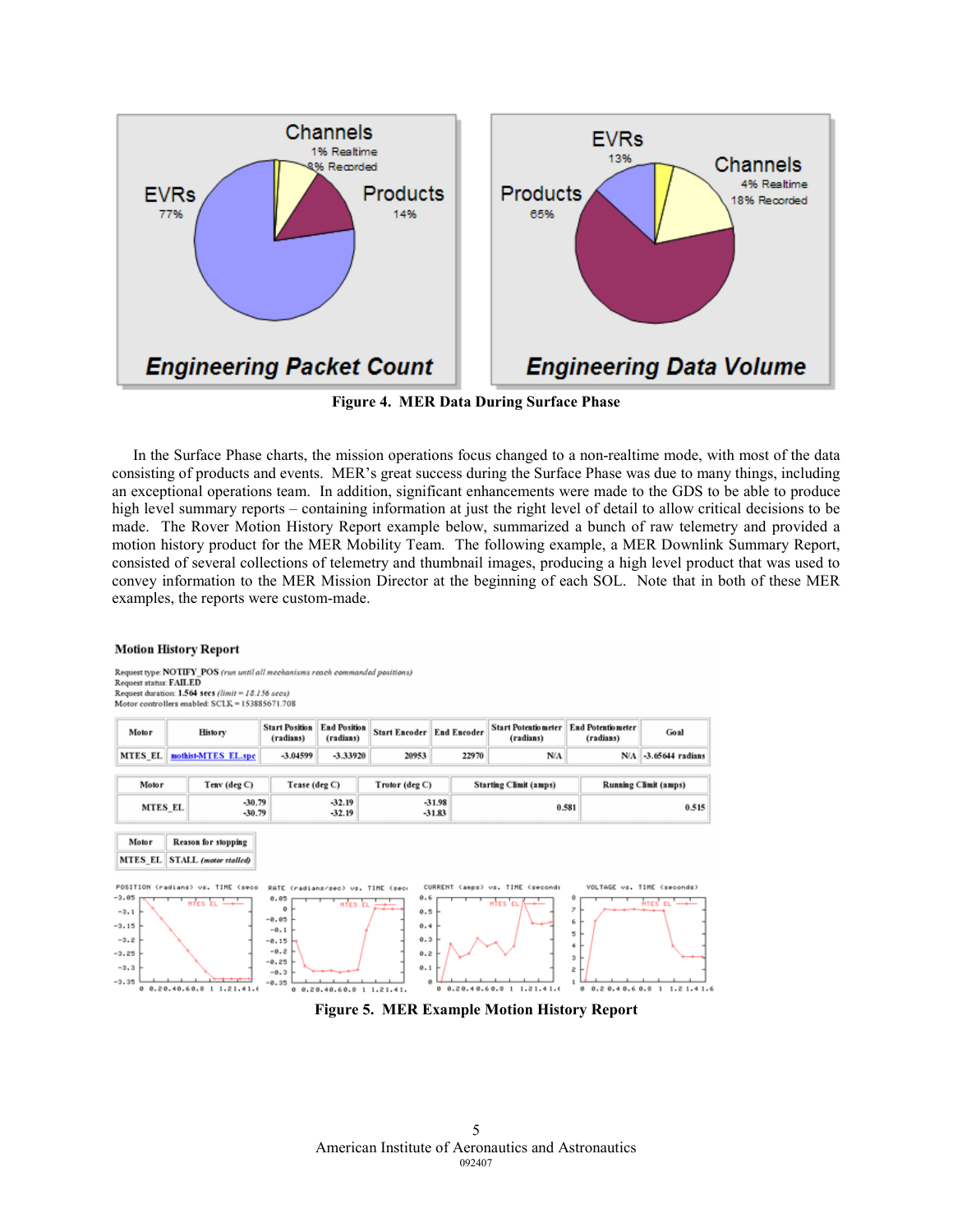

## **IV. Mission Data Processing and Control System (MPCS), Taking the next step**

The Mission Data Processing and Control System (MPCS) is a new AMMOS product line focused on mission control and testbed functions, with strong support for early Flight Software Development (FSW), testbeds, and ATLO. MPCS provides multi-mission support for mission control functions used to monitor the health and status of JPL spacecraft, and is designed to be used during all phases of a project – from the earliest Flight Software (FSW) development phase, to high fidelity Testbed phases, to ATLO, and through Flight Operations phases. Providing such a system early in the flight software development phase means that the version of the ground system that FSW developers are using to exercise their flight software modules early is the same ground system that the mission will be flying with. This extends the tradition Fly-As-You-Test paradigm to new levels never before used, at least at JPL.

While the MER attempts to produce high level summary products turned out to be successful, the GDS solution at the time was crude, still requiring a number of manual steps, and was not truly multi-mission. MPCS components are Java-based, platform independent, and are designed to consume and produce XML-formatted data, with strong inheritance from previous flight projects (e.g. Mars PathFinder, Mars Exploration Rovers, Mars Reconnaissance Orbiter, DAWN). The MPCS component architecture is based on an event driven model with Java Messaging System (JMS) messaging used to trigger events and status. This JMS event driven architecture enables a plug and play architecture for additional components, especially those focused on telemetry, event, and product display. Some of the major architectural aspects of MPCS include:

- Platform independence (Linux, Solaris, MAC OS)
- Easy table-driven adaptation for new missions
- Support for "Event-Driven" Operations
- An end-user focus, including support for high level summary products (automated and on-demand)
- Adherence to NASA and industry standards (XML, SQL, JMS)

The platform independent nature of MPCS is what has allowed the MSL Flight Software Development team to use a high fidelity ground system (the same system the mission will fly with in late 2009) for early development.

> American Institute of Aeronautics and Astronautics 092407 6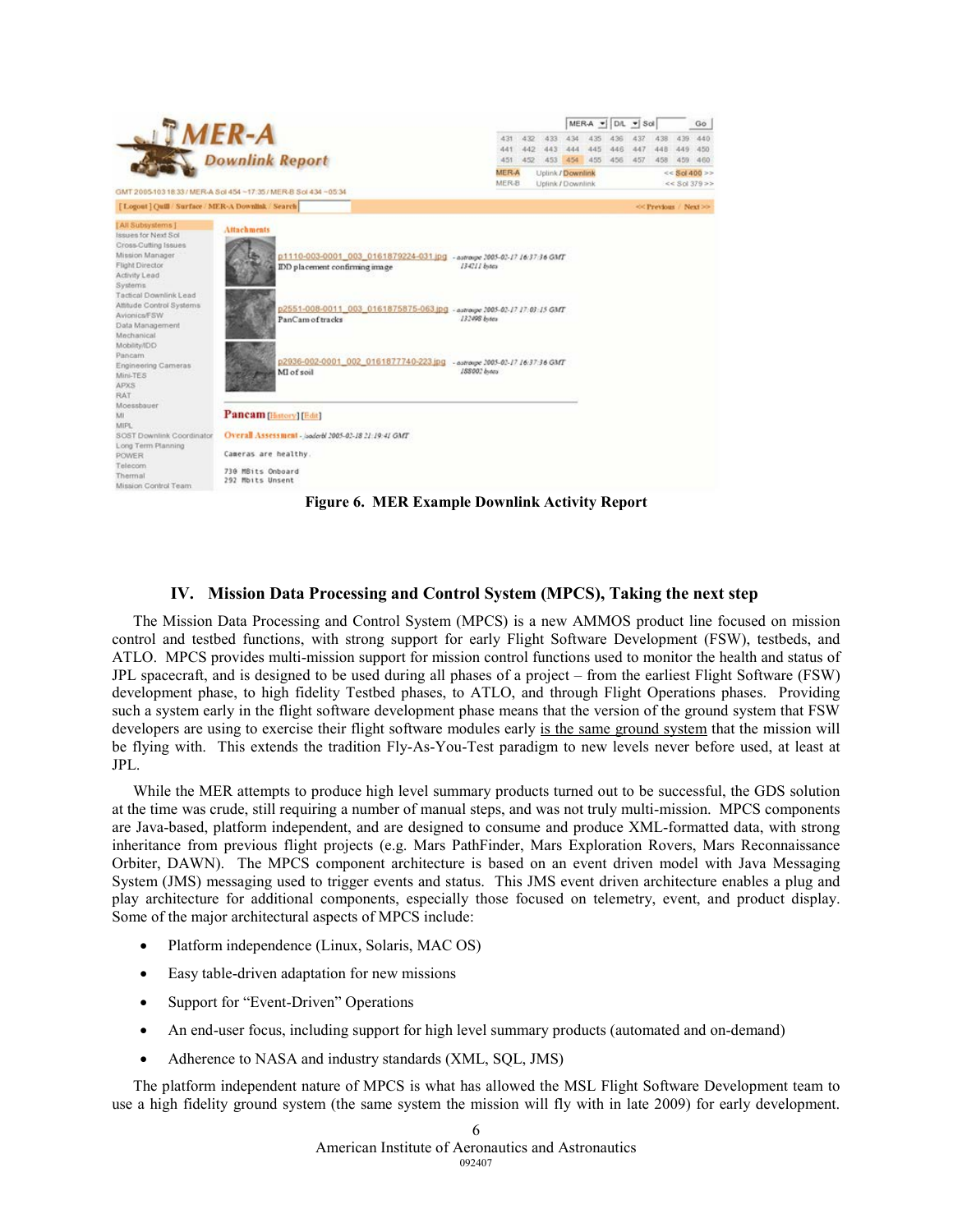The MSL team has selected Linux as their development platform, and deploy MPCS alongside the critical FSW environment. Obvious benefits include increased agility in development, quick turnaround of Command/Telemetry/Product/EVR dictionaries (the actual requirement on MPCS is 15 minutes or less), and continuous integration – allowing rapid checkout of the flight/ground interfaces.

MPCS software is essentially table driven which allows for easy adaptation for new missions. There still remains a small number of software components that require mission unique changes, but these are localized and easily supported. MPCS has been used for MSL, MER, and a small instrument on LRO called DIVINER.

The event driven nature of the MPCS design is a major improvement over the legacy system that supported MER, and the dozens of previous JPL missions. In MPCS parlance, an 'event' can be initiated from either the flight system or ground system. Flight events take the form of EVRs (Event Records), special packets that contain representations of critical flight system events

## **Flight Events**

- Sequence started, Sequence completed
- FSW Event Record (Informational, Warning, Fatal)
- Key flight system activity started

#### **Ground Events**

- Start of DSN Pass, End of DSN Pass
- Product Complete, Partial Product Complete
- Channel in Alarm

These events take the form of JMS messages, which get published on the JMS bus. MPCS has been designed to monitor these event messages, and in turn can take action on them. For example, an end of DSN Pass event can trigger a number of actions – processing of products (complete, partial) for that pass, generation of summary reports containing information on Commands, EVRs, key telemetry. MPCS can generate event triggers for downstream processing by the JPL Imaging Processing system, allowing these steps to be automated, so that final calibrated products can be produced and used by the tactical and strategic planning teams. This support for flight and ground events, together with direct support for Report Generation and template-driven output from MPCS queries, allows users to produce the higher level of abstractions that they need to do their work.

MPCS is designed to simplify operations. Ground systems do not have to be overly complex, and users should not have to depend on GDS experts to get their job done. Unlike the legacy system it is replacing, MPCS tries to eliminate many of the mundane steps required to setup and run a GDS. For example, a single Operator Interface is used to configure and launch the MPCS core applications. All MPCS software is designed to use the same basic set of parameters, so that once a user has mastered a single tool, they have mastered them all. MCPS can be used in graphical mode or via command line parameters.

The figure below depicts a generic MPCS architecture, similar to the one being deployed for the MSL project. A brief summary of the MPCS component descriptions in the table that follows the figure. The basic MPCS architecture is based around a closely coupled set of downlink components using a high speed internal bus, with standard interfaces to the FSW target (development, testbed, ATLO, flight). All data is stored within an SQL database for later query, and selected information is funneled via a portal to the JMS message bus. Separate applications such as the telemetry monitor plug into the JMS bus and subscribe to the messages of interest. MPCS will deliver a basic set of telemetry monitor functions, but the architecture allows future applications to use the plugn-play nature of the JMS bus to provide advanced display features.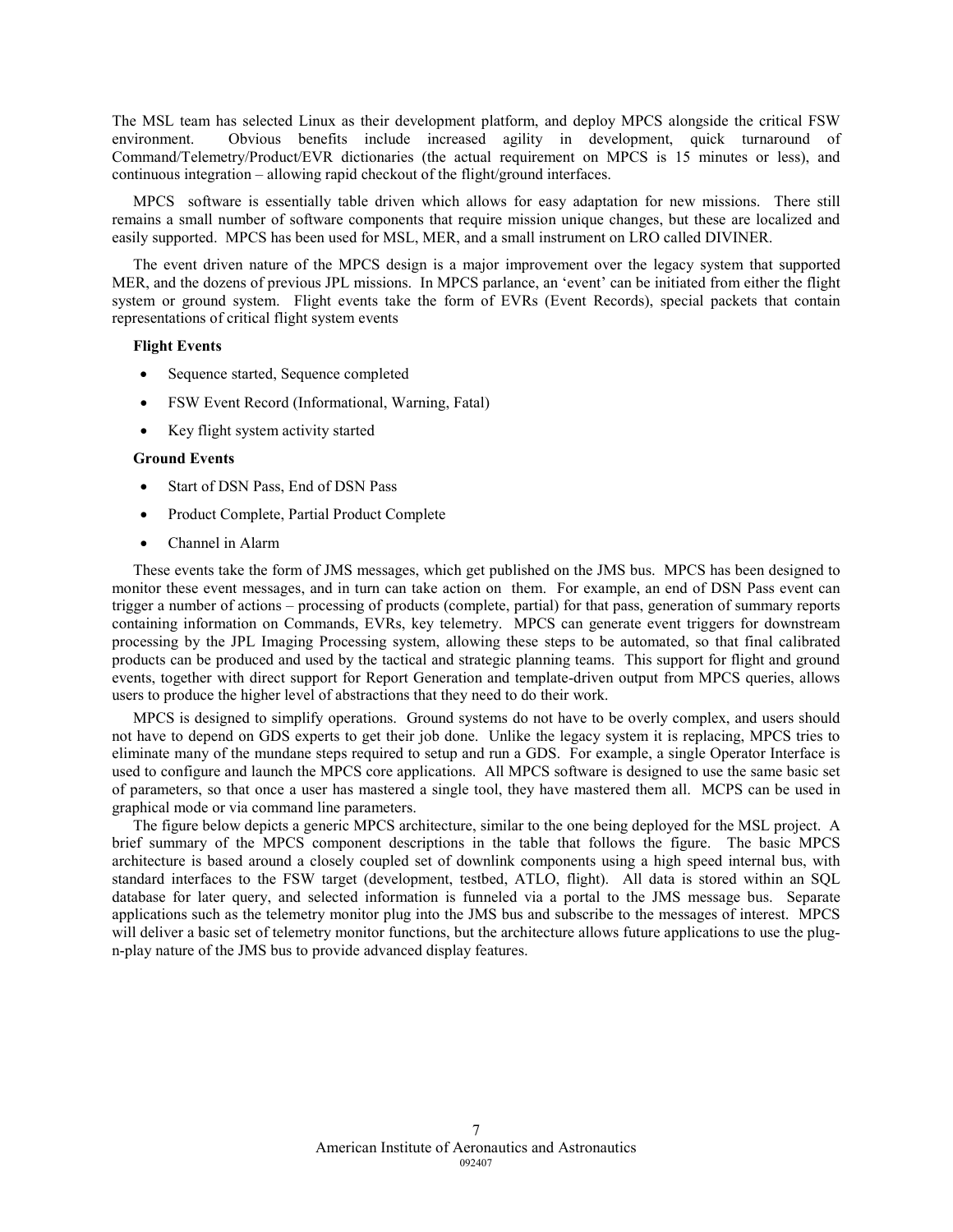

**Figure 7. MPCS Generic Architecture**

|                           | <b>Table 1. MPCS Component Descriptions</b>                                         |
|---------------------------|-------------------------------------------------------------------------------------|
| Data Capture              | Data Capture from different Flight System targets, depending on the mission         |
|                           | phase. These targets can be individual FSW development workstations, called         |
|                           | TestSets, or high fidelity Testbeds, or ATLO, or Operations (Cruise, Surface).      |
| Frame and Packet          | Frame and Packet Processing for each of the targets.                                |
| Processing                |                                                                                     |
| <b>Product Building</b>   | This provides a CFDP-compliant product builder for unacknowledged mode<br>downlink. |
| Packet and Product        | Packet decom is the normal functions. Product decom is a new capability, able       |
| Decommutation             | to selectively decom portions of a product as well as channelize selected values    |
|                           | from a product                                                                      |
| <b>Channel Processing</b> | Replaces the legacy channel processing functions (DN to EU, alarm limit             |
|                           | checking, etc). This is fully decoupled from the Channel Display functions          |
|                           | provided by Telemetry Monitor                                                       |
| <b>Event Processing</b>   | This function supports processing of both SC and ground events. SC events           |
|                           | are in the form of EVRs. Ground events are in the form of Test/Session              |
|                           | actions (StartOfTest, EndOfTest, SyncStatus, etc)                                   |
| Dictionary                | This provides a comprehensive set of tools for managing project dictionaries        |
| Management                | (CMD, TLM, EVR, Product, etc).                                                      |
| <b>Report Management</b>  | This provides standard templates and style sheets for creating reports, both        |
|                           | automated and ad-hoc. Currently based on Velocity and JasperSoft templates          |
|                           | and style sheets.                                                                   |
| Life Of Mission           | This provides life-of-mission catalog service for Frames, Packets, Products,        |
| Storage                   | Channels, EVRs, commands, and associated dictionaries                               |
| <b>Telemetry Monitor</b>  | This is the companion to Channel Processing, and provides visualization             |
|                           | functions (list, plotting, alarm notification, etc)                                 |
| <b>Test Automation</b>    | This is a comprehensive Test Automation tool, which monitors message events         |
|                           | and triggers actions based on those messages.                                       |
| <b>Testbed Interfaces</b> | This provides the interface control for the DSN Emulator used on the testbeds,      |
|                           | as well as interfaces to the GSE/SSE elements.                                      |

## **Table 1. MPCS Component Descriptions**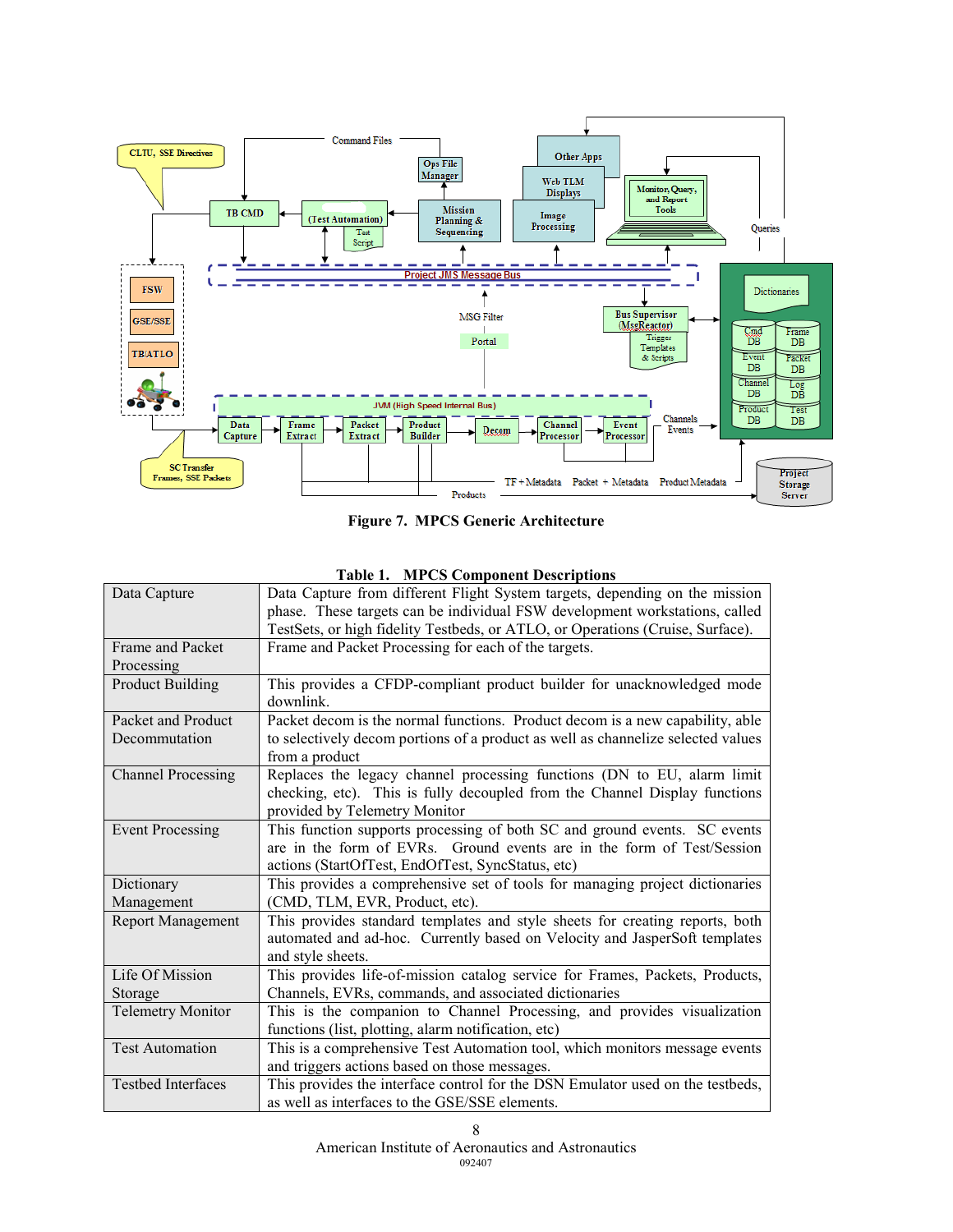The current generation of MPCS displays are more evolutionary than revolutionary, and in some ways are required to mimic the AMMOS legacy behavior and look-n-feel (Lists, Plots, Fixed Pages). MPCS has enhanced these capabilities to support GRIDS and a flexible configuration of display preferences, including powerful filtering. In a typical MPCS data flow, realtime data is published on a JMS messaging bus by MPCS telemetry processing components, and then ingested by MPCS telemetry monitor tools which subscribe to the data of interest. In the figure below, an MPCS is showing four displays on a single tabbed window: Scrolling EHA messages, 2 List Pages, and a Plot Page – all of which are completely configurable by the user. The MPCS display design allows multiple display tabs, multiple collections of displays, with any combination of display types within a window. MPCS displays can be grouped within a single window with tabbed control, or the user may select separate windows.

| ſv                                  |                                                                                                                                       |                      |                                  |                                  |                                                                                                                         |                                               |                      |                      | MPCS FSW Monitor: mtank_check |                      |                      |                      |                      |                      |                      |                      |                      |                      |          |                      |                      |                        |              |                      |          |                       | $ \Box$ $\times$         |
|-------------------------------------|---------------------------------------------------------------------------------------------------------------------------------------|----------------------|----------------------------------|----------------------------------|-------------------------------------------------------------------------------------------------------------------------|-----------------------------------------------|----------------------|----------------------|-------------------------------|----------------------|----------------------|----------------------|----------------------|----------------------|----------------------|----------------------|----------------------|----------------------|----------|----------------------|----------------------|------------------------|--------------|----------------------|----------|-----------------------|--------------------------|
| File View Help                      |                                                                                                                                       |                      |                                  |                                  |                                                                                                                         |                                               |                      |                      |                               |                      |                      |                      |                      |                      |                      |                      |                      |                      |          |                      |                      |                        |              |                      |          |                       |                          |
| <b>Status</b>                       | <b>Product Status</b>                                                                                                                 |                      | <b>EVR</b>                       | Command                          | CustomEVR                                                                                                               | MSAP CMD(1)                                   |                      | MSAP TELE(1)         |                               |                      | MSAP FSW(1)          |                      |                      | MSAP ENG(1)          |                      | PLOT (D-0423)        |                      | Custom               |          | Custom               |                      |                        | Custom &     |                      |          |                       |                          |
| Messages                            |                                                                                                                                       |                      |                                  |                                  |                                                                                                                         |                                               |                      |                      |                               |                      |                      |                      |                      |                      |                      |                      |                      |                      |          |                      |                      |                        |              |                      |          |                       |                          |
| Type                                | $\sim$                                                                                                                                | Event Time           |                                  | Summary                          |                                                                                                                         |                                               |                      |                      |                               |                      |                      |                      |                      |                      |                      |                      |                      |                      |          |                      |                      |                        |              |                      |          |                       | $\overline{\phantom{a}}$ |
| EhaChannel                          |                                                                                                                                       |                      |                                  |                                  | 2007-08-01T16: Channel ID=D-0772 Value=0 SCLK=0000006528-21723 SCET=2000-01-01T13:47:44.147 ERT=2007-06-07T21:12:52.384 |                                               |                      |                      |                               |                      |                      |                      |                      |                      |                      |                      |                      |                      |          |                      |                      |                        |              |                      |          |                       |                          |
| EhaChannel                          |                                                                                                                                       |                      |                                  |                                  | 2007-06-07T16: Channel ID=D-0773 Value=0 SCLK=0000006528-21723 SCET=2000-01-01T13:47:44.147 ERT=2007-06-07T21:12:52.384 |                                               |                      |                      |                               |                      |                      |                      |                      |                      |                      |                      |                      |                      |          |                      |                      |                        |              |                      |          |                       |                          |
| EhaChannel                          |                                                                                                                                       |                      |                                  |                                  | 2007-08-01T16: Channel ID=D-0774 Value=0 SCLK=0000006528-21723 SCET=2000-01-01T13:47:44.147 ERT=2007-06-07T21:12:52.384 |                                               |                      |                      |                               |                      |                      |                      |                      |                      |                      |                      |                      |                      |          |                      |                      |                        |              |                      |          |                       |                          |
|                                     | EhaChannel<br>2007-06-01T16: Channel ID=D-0775 Value=0 SCLK=0000006528-21723 SCET=2000-01-01T13:47:44.147 ERT=2007-06-07T21:12:52.384 |                      |                                  |                                  |                                                                                                                         |                                               |                      |                      |                               |                      |                      |                      |                      |                      |                      |                      |                      |                      |          |                      |                      |                        |              |                      |          |                       |                          |
| EhaChannel                          |                                                                                                                                       |                      |                                  |                                  | 2007-08-01T16: Channel ID=D-0776 Value=0 SCLK=0000006528-21723 SCET=2000-01-01T13:47:44.147 ERT=2007-06-07T21:12:52.384 |                                               |                      |                      |                               |                      |                      |                      |                      |                      |                      |                      |                      |                      |          |                      |                      |                        |              |                      |          |                       |                          |
| EhaChannel                          |                                                                                                                                       |                      |                                  |                                  | 2007-08-01T16: Channel ID=D-0777 Value=0 SCLK=0000006528-21723 SCET=2000-01-01T13:47:44.147 ERT=2007-06-07T21:12:52.384 |                                               |                      |                      |                               |                      |                      |                      |                      |                      |                      |                      |                      |                      |          |                      |                      |                        |              |                      |          |                       | $\overline{\phantom{a}}$ |
| Channel List<br><b>Channel List</b> |                                                                                                                                       |                      |                                  |                                  |                                                                                                                         |                                               |                      |                      |                               |                      |                      |                      |                      |                      |                      |                      |                      |                      |          |                      |                      |                        |              |                      |          |                       |                          |
| ID                                  | Title<br>$\blacktriangle$                                                                                                             |                      |                                  | <b>DN</b>                        | DN U   EU                                                                                                               | EU U ERT                                      |                      |                      |                               | ID                   |                      | $\blacktriangle$     | Title                |                      | <b>DN</b>            |                      |                      | DN Units             | EU       |                      |                      | EU U ERT               |              |                      |          |                       | $\overline{ }$           |
|                                     | D-0423 num frame xmit                                                                                                                 |                      |                                  | 861                              |                                                                                                                         |                                               | 21:12:52.384         |                      |                               |                      | D-0100               |                      | imm cmd opc          |                      | c8                   |                      |                      |                      |          |                      |                      |                        |              | 21:08:52.318         |          |                       |                          |
|                                     | D-0429 ow fb swap time                                                                                                                |                      |                                  | $\circ$                          |                                                                                                                         |                                               | 21:12:52.384         |                      |                               |                      | D-0101               |                      |                      | imm_cmd_disp_ctr_10  |                      |                      |                      |                      |          |                      |                      |                        | 21:08:52.318 |                      |          |                       |                          |
|                                     |                                                                                                                                       |                      |                                  |                                  |                                                                                                                         |                                               |                      |                      |                               |                      | D-0102               |                      |                      | cmd disp err ctr     |                      |                      |                      |                      |          |                      |                      |                        |              |                      |          |                       |                          |
|                                     |                                                                                                                                       |                      |                                  |                                  |                                                                                                                         |                                               |                      |                      |                               |                      | D-0103               |                      | imm disp time        |                      |                      | 2593                 |                      |                      |          |                      |                      |                        |              | 21:08:52.318         |          |                       |                          |
|                                     |                                                                                                                                       |                      |                                  |                                  |                                                                                                                         |                                               |                      |                      |                               |                      | D-0104               |                      |                      | cmd frmt err ctr     |                      |                      |                      |                      |          |                      |                      |                        |              |                      |          |                       |                          |
|                                     |                                                                                                                                       |                      |                                  |                                  |                                                                                                                         |                                               |                      |                      |                               |                      | D-0105               |                      | scmode err ctr       |                      |                      |                      |                      |                      |          |                      |                      |                        |              |                      |          |                       | $\overline{\phantom{a}}$ |
| <b>Channel Plot</b>                 |                                                                                                                                       |                      |                                  |                                  |                                                                                                                         |                                               |                      |                      |                               |                      |                      |                      |                      |                      |                      |                      |                      |                      |          |                      |                      |                        |              |                      |          |                       |                          |
| 1,500                               |                                                                                                                                       |                      |                                  |                                  |                                                                                                                         |                                               |                      |                      |                               |                      |                      |                      |                      |                      |                      |                      |                      |                      |          |                      |                      |                        |              |                      |          |                       |                          |
| 1,250                               |                                                                                                                                       |                      |                                  |                                  |                                                                                                                         |                                               |                      |                      |                               |                      |                      |                      |                      |                      |                      |                      |                      |                      |          |                      |                      |                        |              |                      |          |                       |                          |
| 1,000<br>750                        |                                                                                                                                       |                      |                                  |                                  |                                                                                                                         |                                               |                      |                      |                               |                      |                      |                      |                      |                      |                      |                      |                      |                      |          |                      |                      |                        |              |                      |          |                       |                          |
| 500<br>250                          |                                                                                                                                       |                      |                                  |                                  |                                                                                                                         |                                               |                      |                      |                               |                      |                      |                      |                      |                      |                      |                      |                      |                      |          |                      |                      |                        |              |                      |          |                       |                          |
| $\theta$                            | S                                                                                                                                     |                      |                                  |                                  |                                                                                                                         |                                               |                      |                      |                               |                      |                      |                      |                      |                      |                      |                      |                      |                      |          |                      |                      |                        |              |                      |          |                       |                          |
|                                     | $21:08:00$<br>21:07:55<br>21:07                                                                                                       | 21:08:10<br>21:08:05 | 21:08:15<br>21:08:20<br>21:08:25 | 21:08:40<br>21:08:30<br>21:08:35 | 21:08:45<br>21:08:50<br>$21.09(00)$<br>21.09.05<br>21:08:55                                                             | 21.09:10<br>21:09:25<br>21:09:15<br>21:09:20. | 21:09:30<br>21:00:35 | 21:09:40<br>21.09:45 | 21:09:50<br>21:09:55          | 21:10:00<br>21:10:05 | 21:10:10<br>21:10:15 | 21:10:20<br>21:10:25 | 21:10:30<br>21:10:35 | 21:10:40<br>21:10:45 | 21:10:50<br>21:10:55 | 21:11:00<br>21:11:05 | 21:11:10<br>21:11:15 | 21:11:25<br>21:11:20 | 21:11:30 | 21:11:40<br>21:11:35 | 21:11:45<br>21:11:50 | 21:11:55<br>$21:12:00$ | 21:12:05     | 21:12:10<br>21:12:15 | 21:12:20 | 21:12:30.<br>21:12:25 | 21:12:35                 |
|                                     |                                                                                                                                       |                      |                                  |                                  |                                                                                                                         |                                               |                      |                      |                               |                      | ERT                  |                      |                      |                      |                      |                      |                      |                      |          |                      |                      |                        |              |                      |          |                       |                          |
|                                     |                                                                                                                                       |                      |                                  |                                  |                                                                                                                         |                                               |                      |                      |                               | $-$ <b>D</b> -0423   |                      |                      |                      |                      |                      |                      |                      |                      |          |                      |                      |                        |              |                      |          |                       |                          |
|                                     |                                                                                                                                       |                      |                                  |                                  |                                                                                                                         |                                               |                      |                      |                               |                      |                      |                      |                      |                      |                      |                      |                      |                      |          |                      |                      |                        |              |                      |          |                       |                          |

**Figure 8. Typical MPCS Displays**

The ability to produce high level summary reports is a key aspect of the MPCS design and the key focus of this paper. The MER examples shown previously are good representations of the ones that will be produced by the MSL teams using MPCS. MPCS supports a template approach, using Velocity Templates and Style Sheets for formatting data from queries, or JasperSoft libraries for creating advanced custom reports. Velocity and JasperSoft allow users to get access to any of the metadata from the MPCS SQL database, query the data of interest, and format the output as they please. JasperSoft allows a user to define a report template using a Jasper-specific template editor. It can then generate several types of output from that template, including PDF, XML, and HTML, and is suitable for creating web-browseable reports.

MPCS query tools have the same set of command line parameters and help/usage messages. All the tools support a common set of output formats:

- KeyValue (Keyword=Value)
- OneLineSummary
- Csv (Comma-Separated-Value)
- XML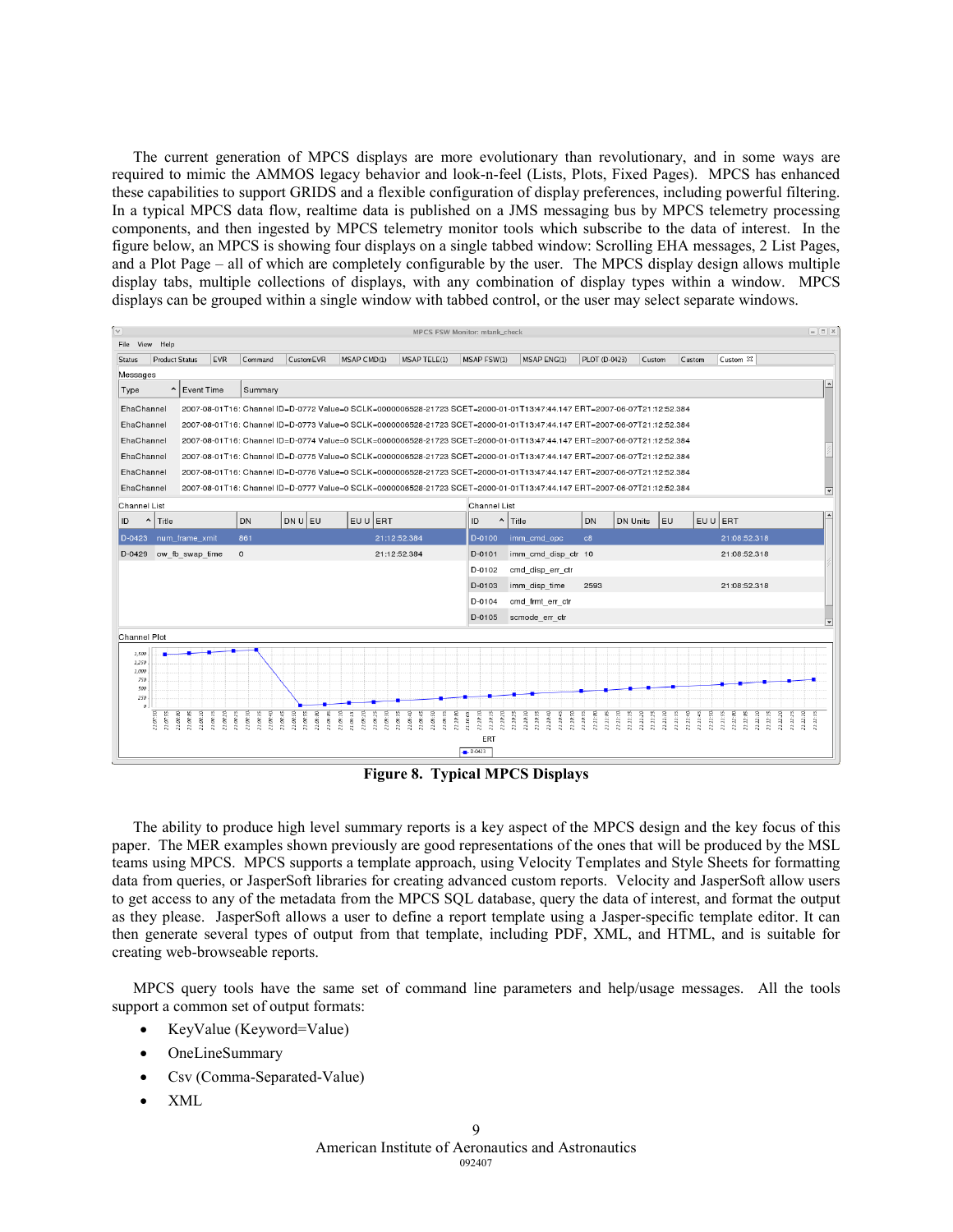• JasperSoft (Customized)

The examples below show several simple ways that users can transform their desired output, without having to resort to separate tools and/or GDS experts.

This command will get all of the EVR information from a particular test, and format the output as Comma-Separated-Value (CSV):

*get\_evrs –testKey 100 –o Csv*

While this example will format the same data as Keyword Equal Value: *get\_evrs –testKey 100 –o KeyValue*

While this example will format a query on MPCS session data and format the output as a JasperSoft PDF file: *get\_sessions –jasperReport KeyValue –outputFormat pdf –outputFile myreport.pdf*

The output formatting is completely template-controlled (using Velocity or JasperSoft), which also allows users to create their own custom template and 'drop' it into the MPCS runtime environment. Reports are examples of the higher level of abstraction that MPCS is aiming for. The concept is that summary information about events (DSN pass, key EVR event, key ground event such as Product Complete, and so on) can be used to trigger the automatic creation of summary reports. Users will rely on this summary information to tell them what is happening on the spacecraft, and drill into the details if they have to.

Below is an example of a simple Downlink Summary report that is triggered by the End Of Session event. When the End Of Session event occurs, it triggers the creation of this report which summarizes the raw data collected and processes during that session. The current example is not terribly exciting (for example, the MER reports are much more comprehensive). What is important here is that these reports are generated automatically upon the receipt of triggers. Creating advanced reports using Velocity and JasperSoft will come soon.

|                                                                      | -   =   ×<br><b>FSW Downlink Summary</b> |  |  |  |  |  |
|----------------------------------------------------------------------|------------------------------------------|--|--|--|--|--|
| Test ID: mtank_check/brazil_mpcsgds/2007-08-09T19:16:12.804          |                                          |  |  |  |  |  |
| Output Directory: /msop/mpcs/msap/mpcs-3.3.2/test/2007/08/09/brazil/ |                                          |  |  |  |  |  |
| mpcsgds_mtank_check_2007_08_09T19_16_12_804                          |                                          |  |  |  |  |  |
| Database Key: 17                                                     |                                          |  |  |  |  |  |
| Database Name: msap_qdsdb_v3_0                                       |                                          |  |  |  |  |  |
| Start Time: 2007-08-09T19:16:12.804                                  |                                          |  |  |  |  |  |
| Stop Time: 2007-08-09T19:16:47.703                                   |                                          |  |  |  |  |  |
| 8260 In sync frames                                                  | 8330 Valid packets                       |  |  |  |  |  |
| 0 Bytes out of sync                                                  | 7919 Idle packets                        |  |  |  |  |  |
| 0 Idle frames<br>0 Bad packets                                       |                                          |  |  |  |  |  |
| 0 Bad frames                                                         | 153 EVR packets                          |  |  |  |  |  |
| 0 Dead frames                                                        | 212 EHA packets                          |  |  |  |  |  |
| 6/0 Frame gaps/regressions                                           |                                          |  |  |  |  |  |
| 0 Repeated frames                                                    |                                          |  |  |  |  |  |
| 0 Partial products                                                   |                                          |  |  |  |  |  |
| 14 Complete products                                                 |                                          |  |  |  |  |  |
| 4281 Bytes of product data                                           |                                          |  |  |  |  |  |
|                                                                      |                                          |  |  |  |  |  |
|                                                                      |                                          |  |  |  |  |  |
|                                                                      |                                          |  |  |  |  |  |

**Figure 9. MPCS Example Report (Downlink Summary)**

American Institute of Aeronautics and Astronautics 092407 10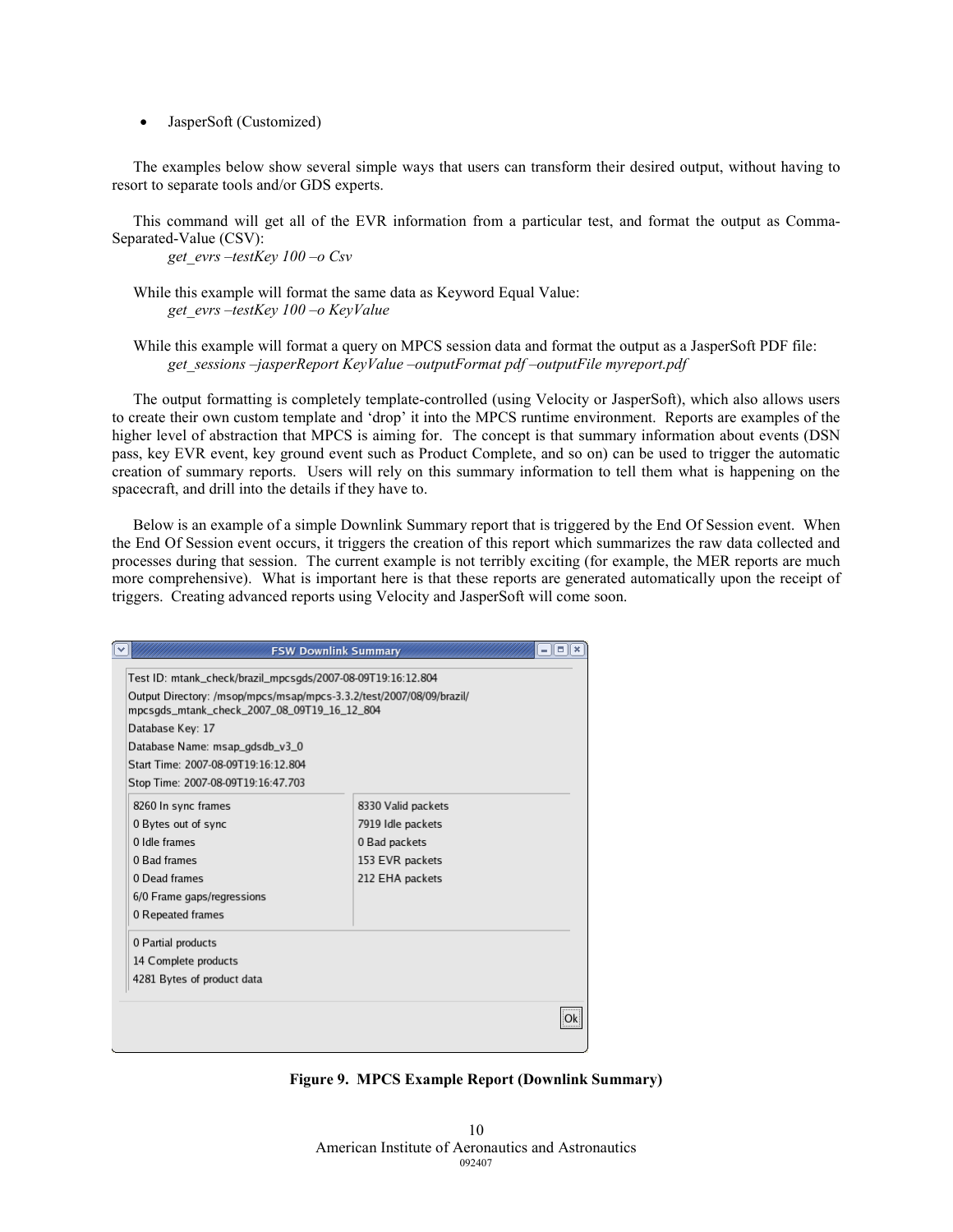The End Of Session report is another simple example, with a summary of Products, EVRs, and selected telemetry channel information for the user. All MPCS reports can be generated automatically based on trigger event, or ondemand as the user needs them.



**Figure 10. MPCS Example Report (End Of Session)**

There are a number of similar efforts going on elsewhere to enhance GDS capabilities by supporting advanced high level displays and products. Among these is the concept of Situational Awareness Tools by GSFC (Dan Smith and Co), which focuses on providing users with advanced views of the current state of the GDS (MS-Project-like GANTT charts, Visio-like flow diagrams, etc). AMMOS is working with GSFC to investigate possible infusion of these tools, which appear to be completely compatible with MPCS and the JPL messaging standards.

#### **V. Conclusion**

This paper has described a next generation AMMOS product line called MPCS that has many powerful features, among them is the ability to create high level summaries and reports for mission users, produced by event triggers. These higher level products provide information, at a semantic level that most GDS users need. MPCS directly supports these products via a set of template systems (Velocity and JasperSoft), and the event driven design triggered by JMS messages. In the next year or so prior to MSL launch, MPCS will create advanced reports, similar to the MER examples, and even better – provide users with the ability to produce their own reports.

#### **Acknowledgments**

Many people have been working on MPCS over the last few years, and major acknowledgments should be made to Jesse Wright, Martha DeMore, Brent Nash, Lloyd Deforrest, Ashley Shamilian, Clark Williams, Mark Palm, and many others. A special thank you to Joe Kahr and the MSL Project, who provided early support for the effort (a "Perfect Storm").